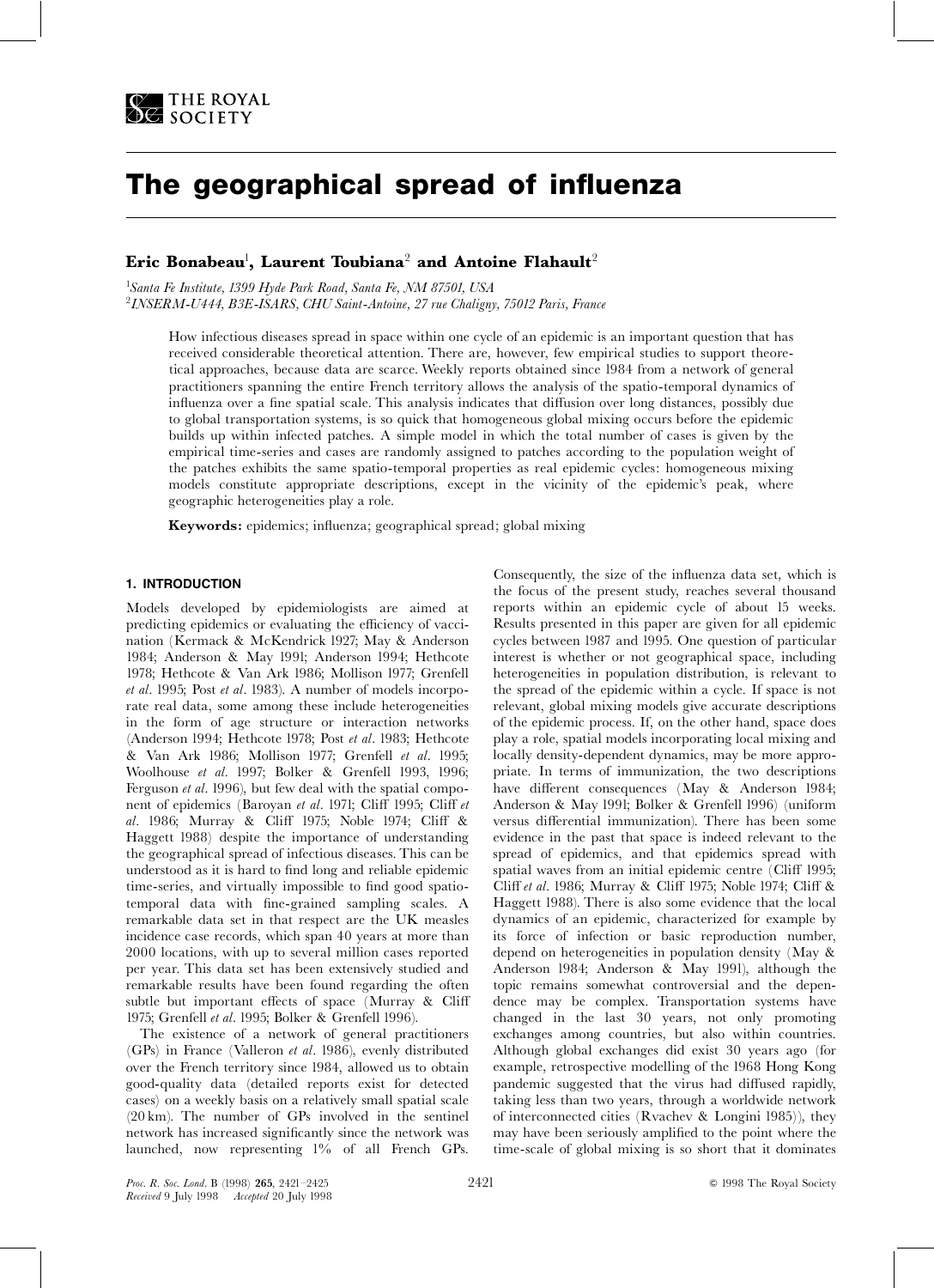

over local dynamics. This also points to the crucial problem of the speed at which a vaccine should be developed in response to a new pandemic.

#### 2. CORRELATION ANALYSIS

Figure 1 shows the weekly time-series of the total number of cases reported by the GP network over the entire territory between 1984 and 1995. The first four cycles that can be seen in figure 1 will not be used in our study because of the imperfect coverage of the French territory by the network at that time. In order to study the influence of space on the spread of the epidemic within each period of the oscillatory incidence pattern, spatial correlations have been computed. Spatial data are binned in square patches of linear size s km, hereafter called s-patches. Let  $\mathcal{N}_s(r,t)$  be the number of cases reported during week  $t$  in the  $s$ -patch, centred on location r. Let  $n_s(r,t)=N_s(r,t)/P_s(r)$  denote the 'normalized' version of  $\mathcal{N}_s(r,t)$ , where  $P_s(r)$  is the total population in the s-patch centred around r:  $n<sub>s</sub>(r,t)$  represents the per capita incidence data. Figure 2 shows the equal-time density^ density autocorrelation function  $C_s(h,t)$  of  $n_s(r,t)$  at the peaks of the last eight epidemic cycles observed in figure 1.  $C_s(h,t)$  is defined by

$$
C_s(h,t) = \frac{\langle \langle [n_s(\tau t) - \bar{n}] [n_s(\tau + y, t) - \bar{n}] \rangle_r \rangle_{|y|=h}}{\sigma^2(n)}
$$

where t is the time in weeks,  $\langle \cdots \rangle_r$  denotes averaging over r and  $\langle \cdots \rangle_{|y|=h}$  averaging over  $|y| = h$ ,  $\bar{n} = \langle n_s(\bar{r},t) \rangle_r$ , is the average spatial value of  $n_s(r,t)$  and is the average spatial value of  $n_s(r,t)$  $\sigma^2(n) = \langle [n_s(r,t) - \bar{n}]^2 \rangle_r$  is the spatial variance of  $n_s(r,t)$ . The spatial distribution of the French population has been obtained from the French Institut Géographique National (last 1990 census survey). The correlations in  $n_s(r,t)$  can be reasonably well characterized by  $C_s(h,t) < h^{\alpha}$ with  $\alpha = 0.04 \pm 0.03$ , that is, a flat correlation function.

Figure 1. Time-series of the number of cases of influenza reported by the French network of GPs (Sentinelles) between 1984 and 1995. Twelve peaks can be observed. Only the last eight cycles are used in the study. Definition of a case: sudden appearance of fever  $>$  39  $\degree$ C, myalgia and respiratory problems. A total of 166 infecteds have been tested for an influenza virus during the 1994-1995 epidemic: 94% had type A viruses (53% H3N2 and 41% H1N1), and 6% had a type B virus.

This observation is confirmed when the same quantity,  $C<sub>s</sub>(h,t)$ , is plotted for the whole data set (figure 3). The best global fit of the type for the cloud of points represented in figure 3 is for  $\alpha = -0.05 \pm 0.06$ . This result suggests that the distribution of cases is randomly distributed over the territory, with the number of cases in each patch being roughly proportional to the population of the patch. When the correlations of the raw incidence data  $\mathcal{N}_s(r,t)$ , rather than those of its normalized value  $n_s(r,t)$ , are studied, long-range correlations are obtained (Bonabeau  $et$  al. 1998): such long-range correlations reflect the spatial structure of the underlying population distribution and not intrinsic spatial properties of the epidemic. It can therefore be misleading to use absolute incidence: per capita incidence data should always be preferred.

#### 3. NULL HYPOTHESIS

A test of the suggestion made in the previous section that the spread of the epidemic is statistically uniform in geographic space—consists of studying the empirical relationship between the epidemic's spatial extent (number of infected patches) and its incidence (number of cases). The number of new reported cases per patch,  $\mathcal{N}_s(r,t)$ , implicitly includes a threshold procedure: only in those regions where the actual number of cases exceeds some threshold can we expect reports to be issued. The spatial extent provided by the GP network may therefore not be the true extent of the epidemic but rather the number of regions in which the number of cases has exceeded the threshold. On the basis of this information, the following null hypothesis can be tested. Let  $I_t$  be the total number of detected cases at time t over the whole territory and  $P$  the total population. The null hypothesis assumes that the  $I_t$  detected cases are randomly distributed in space among all the regions of linear size  $s$  according to their demographic weights—in other words, incidence is merely correlated with local population density.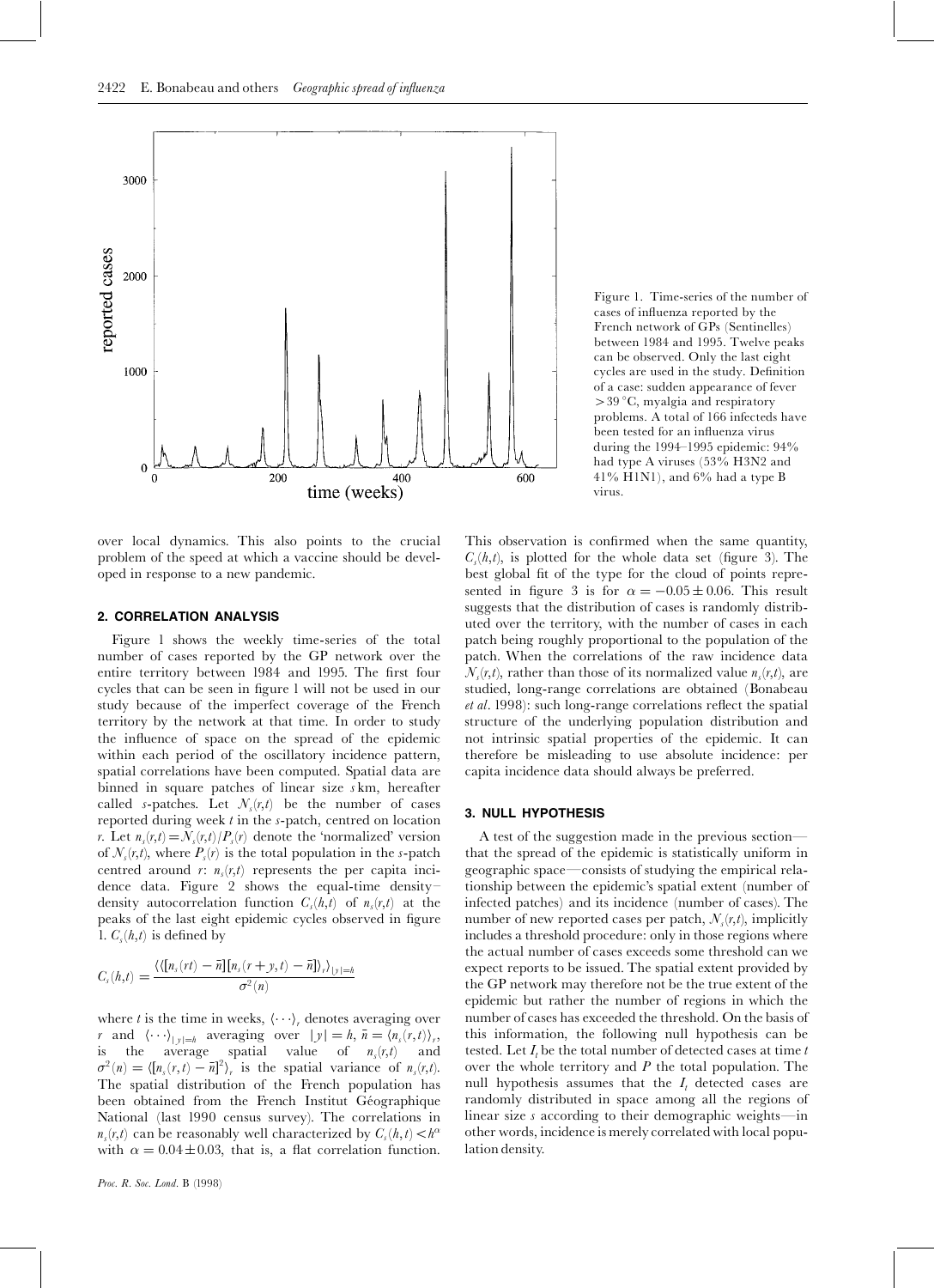

Figure 2. Log-log plot of the spatial equal-time density-density autocorrelation function  $C_s(h,t)$  of  $n_s(r,t)$ , the number of reported cases normalized by the size of the population, at scale  $s=20$  km. The eight represented curves correspond to the peaks of the last eight epidemic cycles of figure 1.  $C_s(h,t)$  can be reasonably well characterized by  $C_s(h,t) \propto h^{\alpha}$  with  $\alpha = 0.04 \pm 0.03$ .

In order to simulate this hypothesis, each of the  $I_t$  cases is assigned to a zone: a zone i (of linear size s around point ri) is chosen at random, and the case is assigned to zone i with probability  $P_s(r)/P$ ; if zone i is rejected, another zone is picked at random and tested, and this procedure is repeated until all cases are assigned to a zone. The relationship found between the size of the epidemic and its spatial extent observed in the data can be compared to the one obtained with the shuffled data. This method is similar to the surrogate data method used in time-series analysis (Theiler et al. 1992): spatially distributing the cases among zones according to their demographic weights leads by construction to the same spatial correlations as those observed in the data.

Figure 4 shows the number of infected patches as a function of the number of reported cases in the data and in1000

Figure 3. Log-log plot of  $C_s(h,t)$  for the whole 1987-1995 data set. The best global fit of the type  $C_s(h,t) \propto h^{\alpha}$ for the cloud of points is for  $\alpha = -0.05 \pm 0.06$ .

simulations of the null hypothesis. One cannot easily discriminate between the null hypothesis and the data, except at the peak of the epidemic, indicating that the epidemic `spreads' more rapidly than it `builds up' within a given patch until it reaches its peak, whereas the real spatial extent of the epidemic saturates at a slightly lower value than the simulated one. In both the data and the simulation, three regimes are observed: (i) before and after the epidemic (number of reported cases  $<$  20), where there is a close-to-linear relationship between the spatial extent and the number of cases, (ii) an intermediate phase  $(20<$ number of reported cases $<$ 200) where the number of infected patches increases sublinearly with the number of reported cases, and (iii) the vicinity of the epidemic's peak  $(N>200)$ , where the number of infected patches saturates. The small difference between the real and simulated spatial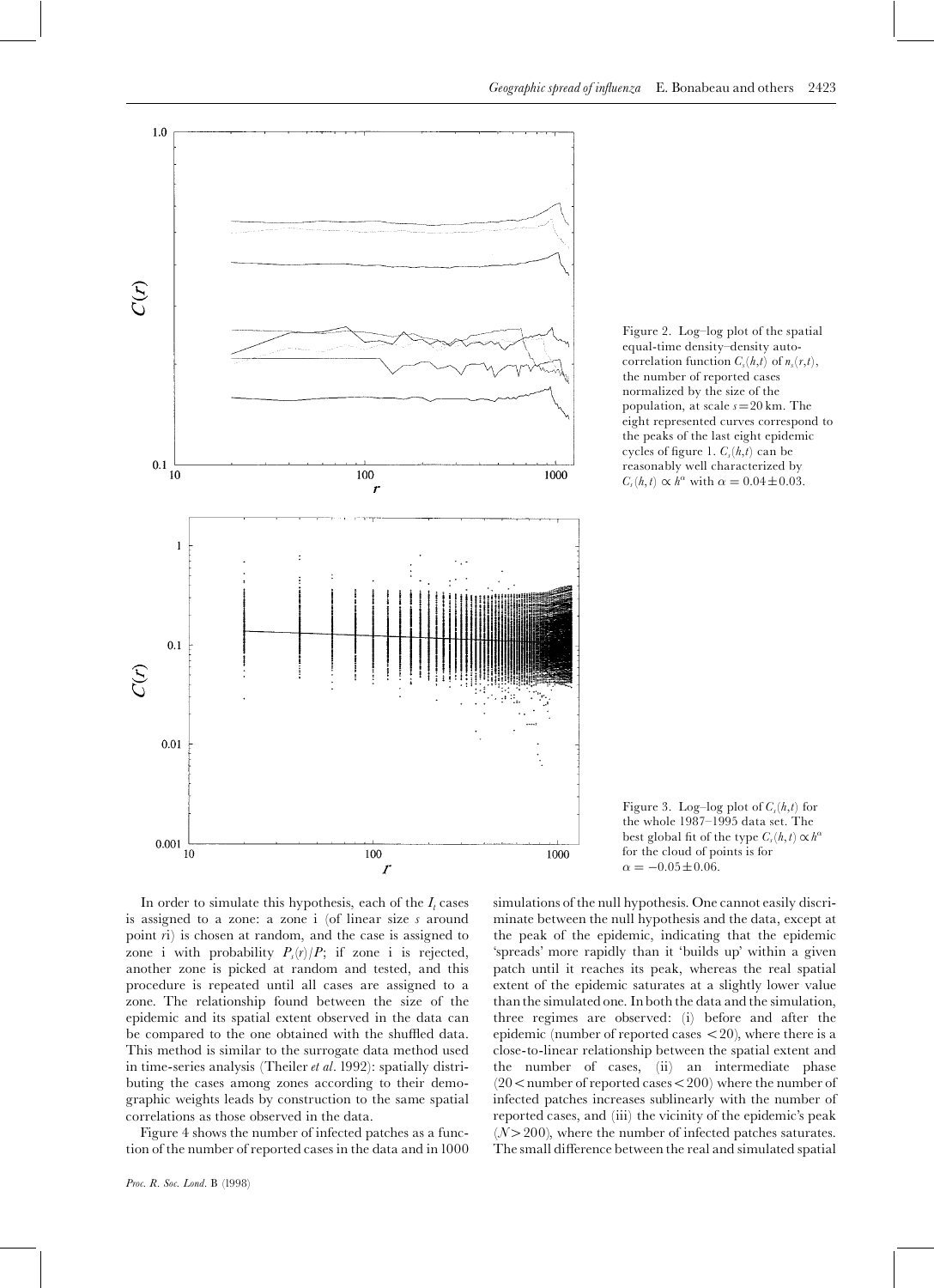

Figure 4. Number of infected patches as a function of the number of reported cases in the data and in 1000 simulations of the null hypothesis. The null hypothesis consists of assigning cases to patches in proportion to their demographic weights. In the empirical data set, error bars along the x-axis correspond to putting  $I_t$  into bins and averaging over all data points within each bin, and error bars along the y-axis correspond to averaging over all spatial extents obtained for each bin. The empirical data set aggregates all data between 1987 and 1995. Error bars in the simulated data correspond to averaging over 1000 simulations. The spatial scale for both the data and the simulations is  $s=20$  km.

extent in regime (iii) is likely to result from the following factor: in the simulation, the spatial extent saturates as the epidemic covers most of the territory, whereas in reality, it saturates because the epidemic reaches highly populated regions where contact rates may be higher, so that the number of cases increases in these regions more than in other regions.

## 4. BASIC REPRODUCTION NUMBER

On the basis of the observations in the previous sections, it is tempting to conclude that the data reflect a random distribution of cases according to demographic weight, and that the epidemic propagates mainly through a globally mixing process, possibly because of global transportation systems (Flahault et al. 1988, 1994). The dynamics of the global incidence (that is, the total number of cases over the whole territory) are a mean field dynamics defined mainly at the global level under `homogeneous mixing'. Density dependence seems to play a role only in the vicinity of the epidemic's peak. When a region becomes infected, the number of cases in that region increases, but the macroscopic spread of the epidemic is more rapid than its microscopic dynamics, so that a mean-field regime is reached before local dynamical heterogeneities can dominate. Only when the epidemic reaches its peak do such heterogeneities come into play, because of the build-up of the epidemic within densely populated infected patches.

If this theory is valid, the basic reproduction number, denoted by  $R_0$ , should not vary significantly between patches up to some large population density value, above which  $R_0$  becomes greater. In order to test this prediction,  $R_0$  can be approximated within a discrete time formalism (where 1 unit=1 week) by  $R_0 \approx n^{1/T_n}$ , where  $T_n$  is the number of weeks it takes for the per capita incidence to be multiplied by *n* (here,  $n=2,3$ ) (Dietz 1993). This approximation results from the fact that the initial steps of the epidemic can be described by a geometric process with parameter  $R_0$ . Regions in which the per capita incidence does not double or triple within the whole epidemic cycle are not taken into account. More precisely, the following procedure is applied to estimate  $R_0$ .

- (i) Each cycle of the oscillatory incidence pattern is studied separately, starting 20 weeks before the peak of the cycle.
- (ii) The first time,  $t_1$ , when the per capita incidence  $n_1$ becomes greater than or equal to  $5 \times 10^{-6}$  (that is one case for  $2 \times 10^5$  inhabitants), is reported in a given s-patch  $(s=20 \text{ km})$  is monitored. Both  $t_1$  and  $n_1$ are recorded. The doubling time  $T_2$  is defined by  $T_2 = t_2 - t_1$ , where  $t_2$  is the first time, if applicable, when the per capita incidence exceeds  $2n_1$ . If the per capita incidence does not double within the epidemic cycle, the data corresponding to the patch are discarded.
- (iii) The tripling time  $T_3$  is computed in very much the same way as the doubling time  $T_2$ .  $T_3$  is defined by  $T_3=t_3-t_1$ , where  $t_3$  is the first time, if applicable, when the per capita incidence exceeds  $3n_1$ . If the per capita incidence does not triple within the epidemic cycle, the data corresponding to the patch are discarded.

We found no simple relationship between population density (PD, where PD is the average geographic density within a patch and does not exceed 2500 inhabitants km $^{-2}$ ) and  $R_0$ , as already suggested by numerous authors (e.g. de Jong *et al.* 1995). However, larger values of  $R_0$  are obtained for larger values of PD. For  $0 < PD \le 1300$ inhabitants  $km^{-2}$ , a cloud of  $R_0$  values ranging from 1.09–1.732 can be observed. For  $1300 < PD < 2500$ inhabitants  $km^{-2}$ , two clearly separated clouds of data points can be observed, which correspond to (i) regions where  $R_0$  is comparable to the one found for  $0<$ PD $\leq$ 1300 inhabitants km<sup>-2</sup>, and (ii) regions where  $R_0$